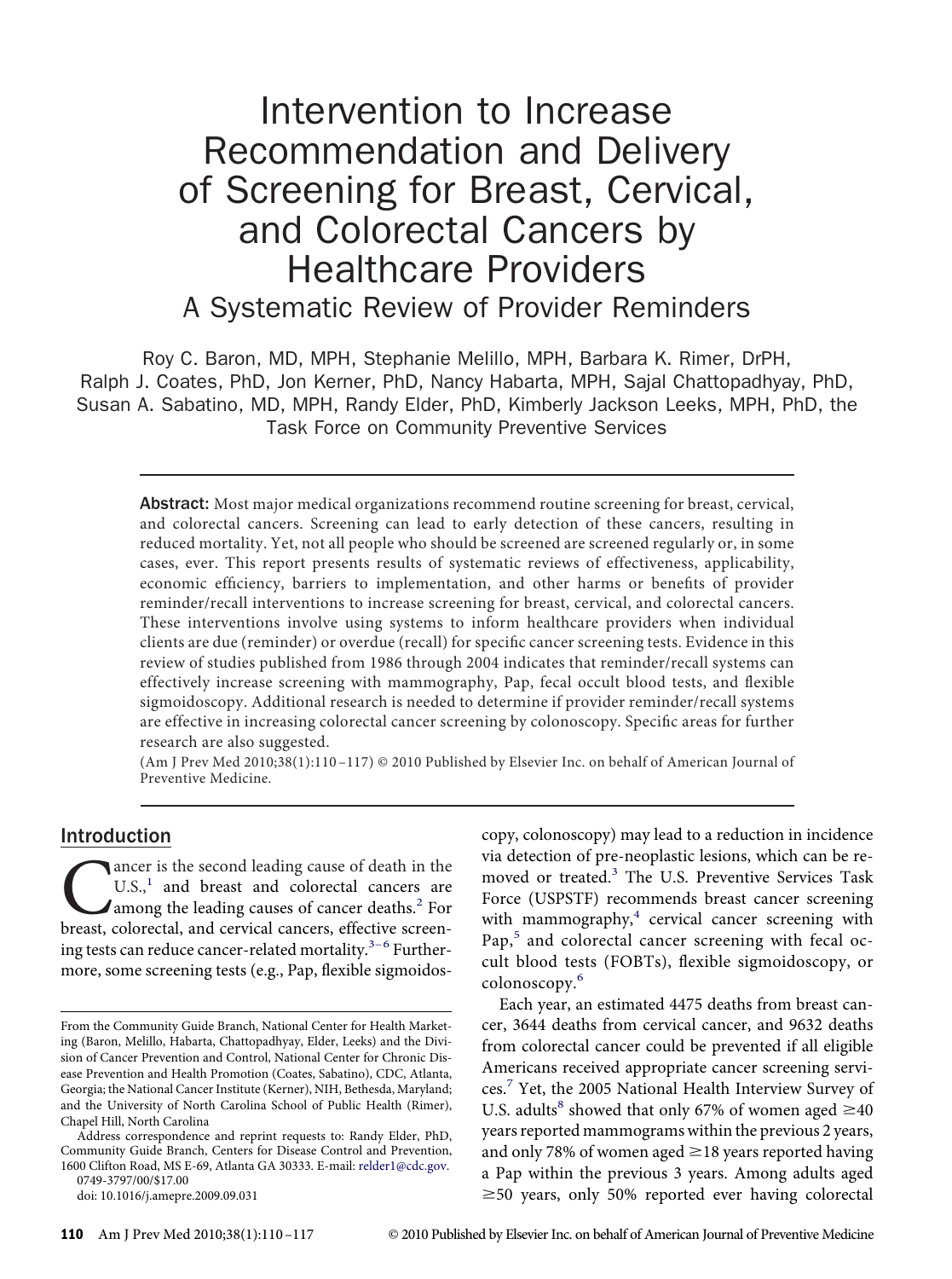screening endoscopy, and only 17% reported an FOBT within the previous 2 years. Lower rates were observed among American Indians and Alaska Natives; people of Asian, Latino, or Hispanic ethnicity; African Americans (endoscopy only); and among people who are poorer or less educated. Efforts to maximize control of breast, cervical, and colorectal cancers face the additional challenge of ensuring that cancer screening, once initiated, is re-peated at recommended intervals.<sup>[9,10](#page-6-0)</sup> Increasing use of these screening tests at recommended intervals and reducing social inequalities in their use are important steps toward reducing cancer and mortality.<sup>[2](#page-6-0)</sup>

The systematic review reported in this article focused on interventions to increase cancer screening, not on subsequent follow-up for abnormal screening results. Despite the fact that not everyone with a positive screening test is adequately followed, diagnosed, and treated, there is independent evidence (from the USPSTF among others)<sup>4-6</sup> establishing the effectiveness of screening for reducing morbidity and mortality.

#### *Guide to Community Preventive Services*

The *Guide to Community Preventive Services* (*Community Guide*), developed by the independent, nonfederal Task Force on Community Preventive Services (Task Force), has conducted systematic reviews on the effectiveness, applicability, economic effıciency, barriers to implementation, and other harms or benefıts of community- and systems-based interventions to increase screen-ing for breast, cervical, and colorectal cancers.<sup>[11](#page-6-0)</sup>

An array of such interventions are available to programs and planners for use in promoting cancer screen-ing.<sup>[11,12](#page-6-0)</sup> They can be conceptualized as falling under three primary strategies: increasing community demand for cancer screening services; reducing barriers to access; and reducing missed opportunities by healthcare providers to discuss, recommend, or deliver cancer screening services. The first two strategies encompass client-directed approaches intended to influence client knowledge, motivation, access, and decision to be screened. The third strategy includes provider-directed approaches to reduce missed opportunities during the provider– client interaction to recommend, order, or deliver cancer screening services. Evidence from these systematic reviews provides the basis for Task Force recommendations on interventions in each of these strategic areas as well as for identifying additional research needs.

Discussion between healthcare providers and their clients regarding the options for and importance of cancer screening is an important determinant of adherence to cancer screening recommendations.[13–15](#page-6-0) Missed opportunities to engage in such provider– client interactions

January 2010

and lack of adherence to offered or ordered screening tests can limit the ability to achieve higher screening rates and associated reductions in cancer-related mortal-ity.<sup>[13,14,16](#page-6-0)</sup> The effectiveness of one provider-directed intervention intended to facilitate such interactions, provider reminder and recall systems (provider reminders), is the subject of this systematic review. Reviews of two other provider-directed approaches, provider assessment and feedback and provider incentives, $17$  along with those of client-directed approaches to increase community demand<sup>18,19</sup> have been published.

Provider reminder and recall systems inform those who deliver health services that individual clients are due (reminder) or overdue (recall) for specifıc cancer screening tests. Reminders may be generated electronically or manually, and they may be delivered in client charts or by computer, mail, or other means. They can vary in format (notation, flow chart, electronic message, or checklist) and content. These reminders convey information to providers, before, during, or after a scheduled visit, regarding the client's cancer screening status. Similar interventions have been demonstrated to improve adherence to vaccine recommendations and to control tobacco use. $20-22$ 

# Methods

General methods for conducting systematic reviews for the *Community Guide* have been described in detail else-where.<sup>[23,24](#page-6-0)</sup> Specific methods for conducting reviews of interventions to increase breast, cervical, and colorectal cancer screening, for assessing applicability, economic effıciency, other positive or negative effects, and barriers to implementation are also described in detail elsewhere.<sup>12</sup> That description includes the overall literature search of primary scientifıc publications from 1986 through November 2004, resulting in selection of 244 candidate studies satisfying the general inclusion criteria for the *Community Guide* cancer screening reviews and specifıc criteria applied to the fınal selection of qualifying studies relevant to each review (suitability of study design and quality of execution<sup>23,24</sup>; see Review of Evidence section). That section discusses methodologic issues specifıc to the subset of the 244 studies dealing with provider reminder systems and which are reviewed in this article.

#### Conceptual Approach

The analytic model [\(Figure 1\)](#page-2-0) shows hypothesized relationships among the provider reminder intervention, a series of intermediate steps, and ultimate health outcomes. Completed screening (shaded in the fıgure) is the outcome of primary interest in this review. Although completed screening is an intermediate step in the model, it is the basis for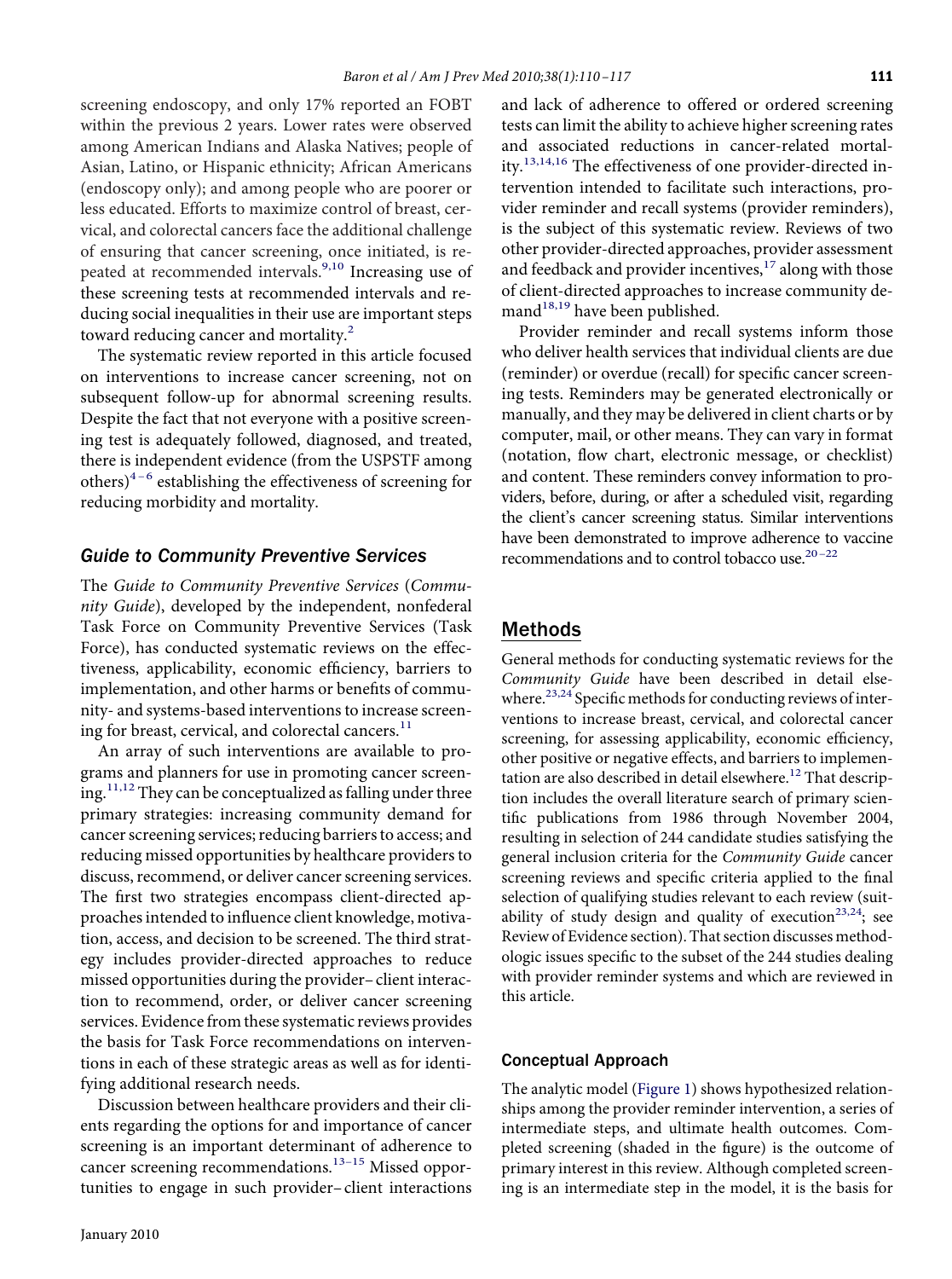<span id="page-2-0"></span>

Figure 1. Analytic framework indicating the pathways along which provider reminder interventions are hypothesized to increase community demand for cancer screening services

Circle indicates intervention; rectangles with rounded corners indicate mediators or intermediate outcomes; the shaded rectangle indicates the outcome of interest for this review; and the unshaded, square-cornered rectangle indicates desired health outcomes.

evaluating intervention effectiveness, because links to the health outcome of ultimate interest— decreased mortality from breast, cervical, and colorectal cancers— have been established. $4-6$  The goal of provider reminders is to increase delivery of appropriate cancer screening services by healthcare providers. The systematic review development team (the team) $11$  postulated that by increasing provider awareness about their clients' cancer screening status, the intervention increases some combination of discussing screening with clients, recommending screening, and ordering screening tests. These, in turn, influence client behavior, leading to increased test completion, which in turn leads to early detection, and, ultimately, to reduced cancer morbidity and mortality. The model also indicates that this intervention may result in other benefıts and harms, such as positive or negative effects on other health behaviors or use of healthcare services.

Increased recommending and ordering of screening tests is an important intermediate step toward increasing actual screening rates. Therefore, studies evaluating these outcomes were included in this review due to their potential contribution to insights into intervention effects on provider behavior, as well as the applicability, implementation, and other positive or negative effects of the intervention. However, these outcomes were not considered valid indices of test completion, because recommended or ordered tests may not always be followed through to actual screening. Thus, studies that reported only on screening tests recommended or ordered were not considered in the analysis of the effectiveness of provider reminder interventions for improving cancer screening rates.

In general, to answer questions about intervention effectiveness, *Community Guide* systematic reviews consider data from all available studies of suffıcient quality that compare outcomes in a group exposed to an intervention with outcomes in a group either concurrently or historically unexposed (or less exposed) to the intervention.<sup>23,24</sup> Consistent with the approaches of many groups that focus on population-based or public health interventions, $^{25}$  $^{25}$  $^{25}$  this approach is broadly inclusive of a range of study designs. Because a substantial number of adequately executed studies identifıed in the literature search included concurrent comparison groups and these studies appropriately represented provider reminder interventions and the populations to which such interventions are generally directed, this review was limited to studies with concurrent comparison groups (i.e., individual or group randomized trials and nonrandomized trials).

Intervention effectiveness was evaluated by comparing pre- and post-intervention screening rates for clients of providers exposed to a provider reminder with those for comparison groups. For each study, the effect estimate was calculated by subtracting the percentage point (i.e., absolute) change in screening rates for the comparison group from that for the intervention group. Although mammography and colorectal endoscopy are also used for diagnostic or therapeutic purposes, reference to them in these reviews relates specifıcally to the screening application.

Because provider behavior was thought to be less influenced than client behavior by barriers to screening in the client population or by the nature of screening tests, $11,12$ effectiveness, applicability, and economic effıciency were determined by considering evidence across mammography, Pap, and FOBT screening collectively, rather than separately, as long as evidence was reasonably consistent across tests. Because only one qualifying study examined effectiveness of provider reminder systems for colorectal cancer screening using a test other than FOBT—flexible sigmoidoscopy— evidence of effectiveness for this latter test was considered separately. Because several studies, in separate study arms, assessed multiple reminder systems or multiple screening tests, or both, and contributed more than one data point to aggregated estimates, sensitivity analysis was performed to determine if studies with multiple effect estimates substantially influence reported results.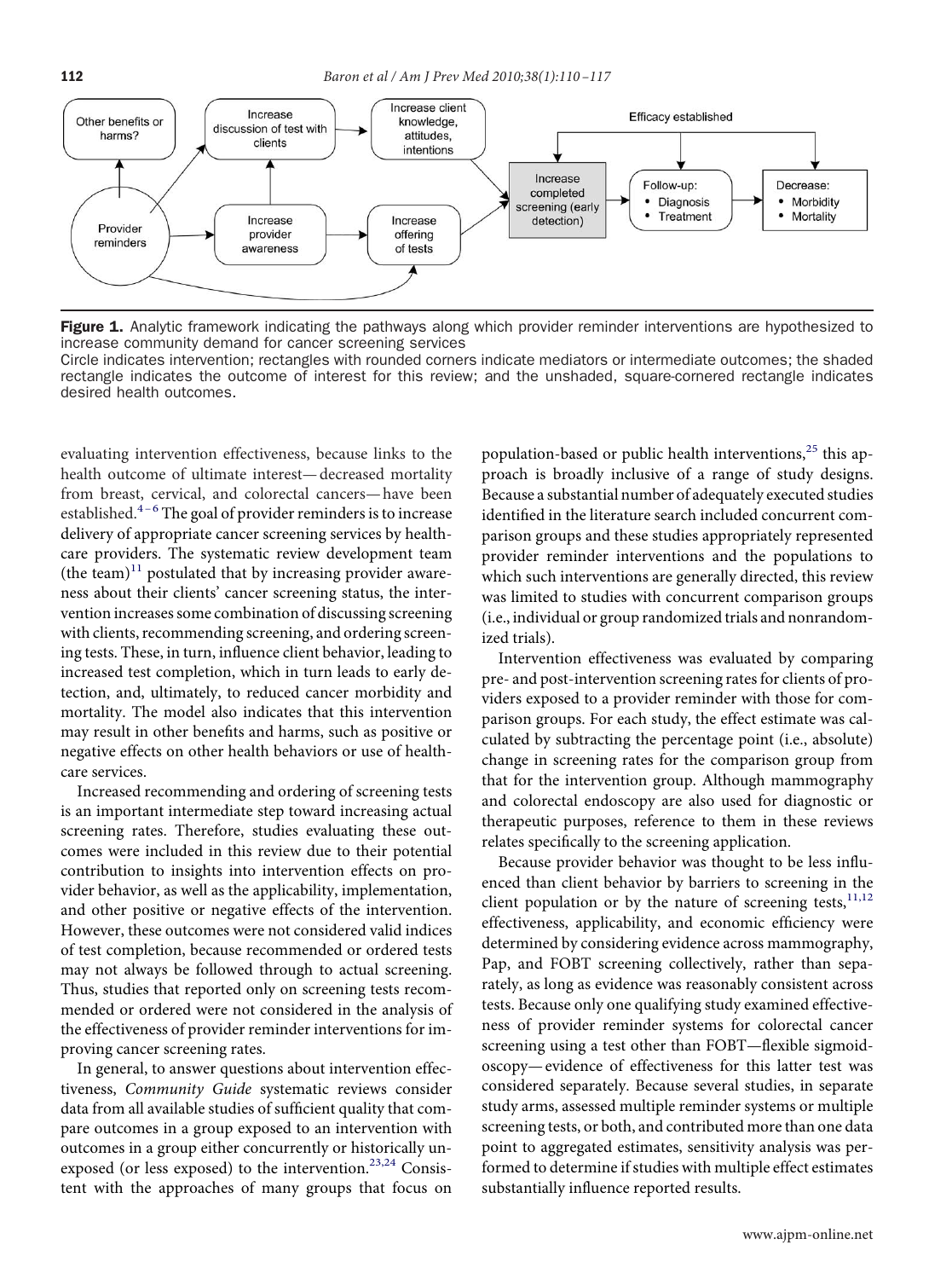

cifıc to client's screening history); and two evaluated

who were overdue for screening<sup>55</sup>orwhohadnever been screened.<sup>[57](#page-7-0)</sup> Thirteen<sup>39,43–46,48–50,53–55,57,58</sup> provider reminder systems were automated (computergenerated or assisted), and13<sup>38,40</sup>-42,47,51,52,56,59-63 required manual record reviews. Most study populations consisted entirely of fully trained physicians, but 11 study populations consisted entirely<sup>41,44-46,51,52,54,62</sup> or mostl[y48,50,53](#page-7-0) of resident trainees.

*Completed screening tests.* Thirty-four effect estimates from 20 stud $ies<sup>38-49,55-61,63</sup>$  pertained to the primary outcome of interest, completed screening tests:  $13^{38-49}$  for mammog-

**Figure 2.** Scatterplot graph showing direction and size of effects from provider reminder interventions to increase screening for breast, cervical, and colorectal cancers For data points represented by circles,  $p<0.05$ ; data points represented by squares are not significant.

Flex Sig, flexible sigmoidoscopy; FOBT, fecal occult blood test; IQI, interquartile interval

# Results

#### Review of Evidence

Effectiveness. The search for evidence identifıed 38 studies<sup>26-63</sup> that reported on using provider reminders to increase recommended screening for breast, cervical, and colorectal cancers. Of these,  $six^{26-31}$  were excluded because of their low quality of execution and six more  $32-37$ were excluded because of the lack of a concurrent comparison group. Of the 26 remaining studies that quali-fied for review, five<sup>[45,47,50,53,59](#page-7-0)</sup> had good quality of execution, including the only study that reported on colorectal screening by flexible sigmoidoscopy, $45$  and 21[38 – 44,46,48,49,51,52,54 –58,60 – 63](#page-7-0) had fair quality of execution. Details of the qualifying studies are available at [www.thecommunityguide.org/cancer.](http://www.thecommunityguide.org/cancer)

The qualifying studies examined mammography,<sup>38-54</sup> Pap,<sup>39,45,46,48,49,51-62</sup> and colorectal screening.[39,45,46,48,49,51,53,54,63](#page-7-0) All measured outcomes (screening tests completed, or screening tests recommended or ordered but not necessarily completed) were ascertained by record review.

Twenty studies<sup>38-40,43-46,48-54,56,58-60,62,63</sup> evaluated provider reminders delivered as printed or electronic chart notations or flags, all based on client's screening history; four<sup>41,42,47,61</sup> studies evaluated generic, preventive care checklists (not speraphy, 14<sup>39,45,46,48,49,55–61</sup> for Pap, six<sup>39,45,46,48,49,63</sup> for FOBT, and one<sup>45</sup> for flexible sigmoidoscopy. Among the studies that reported multiple effect estimates, two<sup>55,57</sup> included two intervention arms for cervical cancer screening, one<sup>40</sup> included two arms for breast cancer screening, and fıve evaluated the effects of provider reminders for multiple screening tests (three<sup>39,46,48,49</sup> or four<sup>45</sup>). As shown in Figure 2, all except four estimates were in a favorable direction. The median post-intervention increase was 7.2% (interquartile interval [IQI], 2.4%– 19.7%). Inclusion of a single value (study median) from studies that contributed more than one effect estimate did not appreciably influence this value.

Mammography screening increased by a median of 10.0% (IQI, 3.0%–19.0%), Pap by a median of 4.6% (IQI, 2.4%–9.2%), and FOBTs and flexible sigmoidoscopy by a median of 15.3% (IQI, 1.0%–24.2%). For FOBT alone, the median was 10.5% (IQI, 0.0%–23.1%), whereas the single effect measure for flexible sigmoidoscopy was 24.3%. Effect estimates did not vary substantially by method of generating the reminder (electronic versus manual), delivery, content, format (client-specifıc vs generic), or by training status of provider.

For all screening modalities, but in particular for mammography, the absolute effect of provider reminders on completed screenings appears to have diminished over time (Figure 2). This trend is not associated with method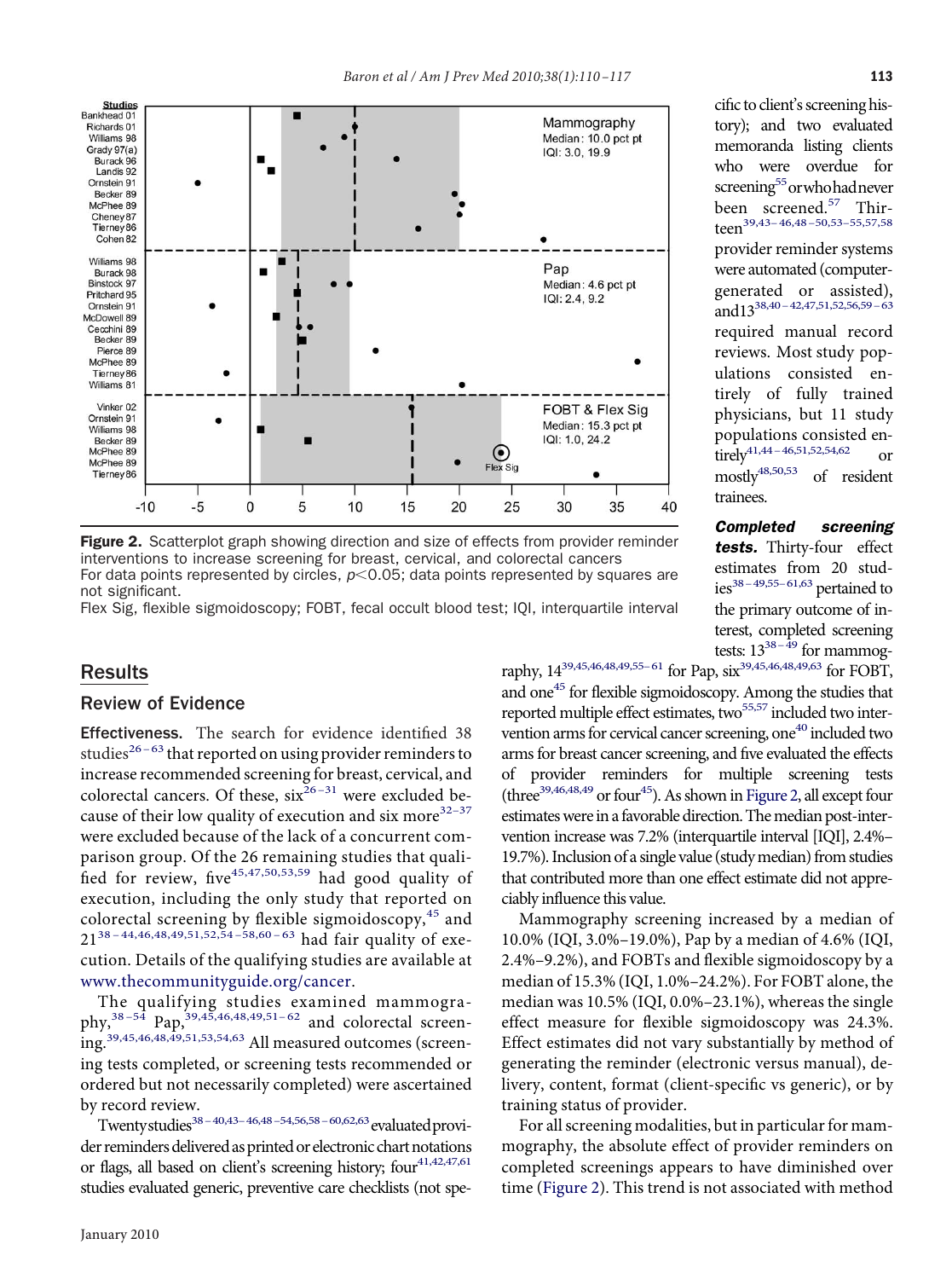of reminder generation or delivery, content, format, or provider training status (trained vs trainees). Because background screening rates often were not provided for study populations, the role, if any, of temporal changes in baseline screening rates on these results could not be determined.

*Recommended or ordered tests.* Fourteen effect estimates from seven studies<sup>43,50-54,62</sup> pertained to change in screening tests recommended or ordered. All were in a favorable direction, with a median increase of 7.9% (IQI, 6.0%–12.0%). Increases in recommended or ordered screening by mammography ranged from 7.0% to 38.0% (six studies)<sup>43,50-54</sup>; by Pap 3.0%–23.0% (five studies)<sup>51-54,62</sup>; and by FOBT 4.0%–33.0% (three studies).<sup>[51,53,54](#page-7-0)</sup>

### Applicability

The same body of evidence was used to evaluate the applicability of these interventions in different settings and in different provider and client populations. Provider reminders resulted in increases in both completed screenings and recommended or ordered screenings in studies from the United Kingdom, [38,47,59](#page-7-0) Italy,<sup>[57](#page-7-0)</sup> Canada,<sup>[58](#page-7-0)</sup> Australia,<sup>[60](#page-7-0)</sup> Israel,<sup>[63](#page-7-0)</sup> and in various locations within the U.S. $39 - 45,48 - 56,61,62$  They were implemented in a variety of healthcare settings, including university and nonuniversity clinics and offıces and in urban,<sup>40</sup>-43,45,48,50,51,53-56,58,60-63 rural,<sup>[49,52](#page-7-0)</sup> and mixed urban and rural areas.<sup>[39,44,47,57](#page-7-0)</sup> Most provider characteristics were not specifıed, but the reminders were effective for both physician trainees and trained professionals, as noted above. Similarly, race and ethnicity of client populations were generally not reported, although some stud-ies<sup>[39,40,44,45,50,54,56,62](#page-7-0)</sup> specified that these populations included white or African-American clients or both. Some studies<sup>40,57-59</sup> also specified that client populations included people who had never been screened or who were several years overdue for screening.

### Economic Efficiency

Five studies met criteria for analyzing the cost effectiveness of provider reminders in promoting mammography[38,47](#page-7-0) and Pap.[55,58,64](#page-7-0) Two separate studies, using similar methods and reported on by the same group of investigators, estimated cost effectiveness of flagging charts of eligible women who appeared at the clinic in time for routine mammography $47$  and for women who had previously failed to attend at the time they were due for screening.<sup>[38](#page-7-0)</sup> For women who appeared on time, the cost effectiveness of flagging the chart was estimated at \$75 per additional mammogram, $47$  whereas for those who required additional prompting, cost effectiveness was estimated at \$118 per additional mammogram.<sup>38</sup> All

of these estimates were likely inflated because they included cost to management of increased clinic attendance and additional consultation costs attributable to the use of flags, which were both beyond the cost of the screening promotion intervention. The studies of provider reminders for obtaining a Pap produced cost-effectiveness estimates of \$17.33 for a computer-printed message<sup>58</sup>; \$19.62 for tagged group files<sup>64</sup>; \$10.78 for a chart notation<sup>55</sup>; and \$72.95 for a memorandum to the provider.<sup>55</sup>

# Other Positive or Negative Effects

No reports of benefıts or harms related to the use of provider reminders were found. Potential benefıts include increases in the use of other preventive services linked to the reminder system.

## Barriers to Implementation

Administrative burden and lack of information technology infrastructure are potential barriers to provider reminder use.

# Conclusions About Provider Reminders

According to *Community Guide* rules of evidence,<sup>[23](#page-6-0)</sup> based on consistently favorable results, there is strong evidence that provider reminder and recall systems are effective in increasing breast, cervical, and colorectal cancer screening by mammography, Pap, and FOBT, respectively. In addition, there is suffıcient evidence that provider reminders are effective in increasing colorectal cancer screening by flexible sigmoidoscopy, based on a single well-executed study. These fındings apply across a broad range of clinical settings and provider and client populations, including clients infrequently or never screened. Evidence was insuffıcient to determine the effectiveness of provider reminders in increasing colorectal cancer screening by colonoscopy because no studies evaluated this screening modality.

## Research Issues for Provider Reminder and Recall Systems

Effectiveness. Effectiveness of provider reminders for increasing cancer screening by mammography, Pap, FOBT, and flexible sigmoidoscopy is established. Additional studies will be necessary to determine whether provider reminders are also effective in promoting screening colonoscopy.

Applicability. What contextual or population prevalence factors help to explain the reduced impact of provider reminders in more recent effectiveness studies compared to older studies?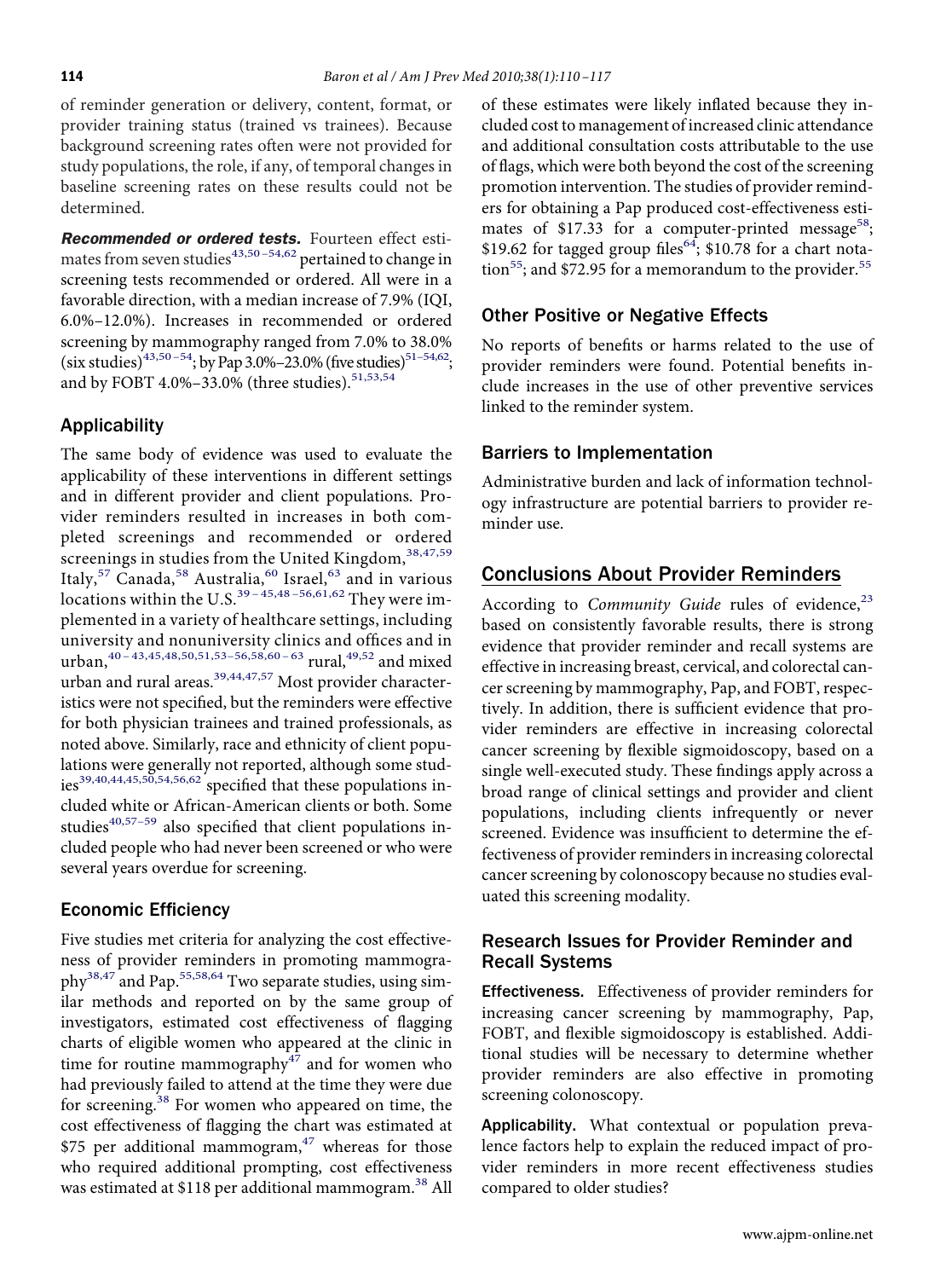Other positive and negative effects. How can provider reminder systems that encourage use of cancer screening services be adapted for other preventive healthcare services?

#### Economic evaluations.

- How are the costs and cost effectiveness of these interventions related to the structural characteristics of the settings of interventions?
- In particular, can health plans address logistic problems (e.g., contacting providers and reducing administrative time) more effıciently than individual clinical practices, thereby lowering costs and improving cost effectiveness?
- It is also not known whether benefıts and cost savings can be achieved by provider reminder systems when used to promote multiple preventive services simultaneously.

#### **Discussion**

This review has summarized evidence supporting the Task Force recommendation<sup>[65](#page-7-0)</sup> for use of provider reminder and recall systems to increase recommended screening for breast, cervical, and colorectal cancers. This intervention can be effective in a variety of clinical settings in which improvement in recommendation and delivery of breast, cervical, and colorectal cancer screening services is indicated.

The great majority of intervention studies to increase colorectal cancer screening focus on FOBT, and there is a paucity of studies evaluating colorectal endoscopy for screening purposes. Nonetheless, the single study in this review that evaluated an endoscopic procedure was of suffıciently high quality to justify a conclusion that provider reminders resulted in an increase in screening by flexible sigmoidoscopy.<sup>[23](#page-6-0)</sup> This also has face validity, because there is no reason to expect that provider reminders would function differently for colonoscopy than for other cancer screening tests. However, because endoscopic procedures are important methods of screening for colorectal cancer, a leading cause of cancer mortality, it is important to increase the evidence base beyond studies covered in this review (published through 2004) to evaluate the effectiveness of interventions for promoting such procedures.

Provider reminders, like provider assessment and feedback, are intended to address the screening needs of individuals who attend healthcare facilities at least occasionally. Despite general success of provider reminders in increasing rates of cancer screening and other preventive services, $20 - 22$  they may not be the approach of choice in communities in which many people have limited access

to health care, or in which there are identifıable pockets of people who underuse healthcare services and therefore require targeted efforts for education and motivation. An important limitation of this and other cancer screening intervention reviews<sup>17-19</sup> is that they do not offer specific guidance as to which recommended intervention or set of interventions is most appropriate for a given population or setting, nor do they ensure that recommended interventions will be effective under all circumstances. The choice of one or more recommended interventions is likely to be influenced by a number of different factors, including overall population screening rate, location and identity of populations in greatest need, opportunities to deliver specifıc interventions, and availability of tracking systems. Making the "right" selection will rely, to a large degree, on knowledge about local context, culture, needs, screening history, and options for delivery. Cancer Control P.L.A.N.E.T. (*P*lan, *L*ink, *A*ct, *N*etwork, with *E*vidence-based *T*ools; [cancercontrolplanet.cancer.gov/\)](http://cancercontrolplanet.cancer.gov/) is an important resource for communities and organizations seeking to adopt and adapt evidence-based cancer screening interventions. This website not only provides useful information for determining cancer control program priorities and exploring different intervention approaches but also provides guidance on identifying potential partners, adapting and implementing researchtested intervention programs and products, and evaluating the intervention program.

Research questions offered in this article help to identify important gaps in the knowledge base and can be used to guide future research, both in determining research priorities and in allocating research funds.

The authors gratefully acknowledge the contributions of Judy Hannan, RN, MPH, Nikki Hayes, MPH, Kris Khan, MS, RN, Katherine Wilson, PhD, MPH, CHES, Peter Briss, MD, MPH, Jon Kerner, PhD, and Patricia Mullen, DrPH, to the intervention review described in this paper, including conceptual and methodological insights offered in preparation for presentation to the Task Force on Community Preventive Services.

The work of Stephanie Melillo, Nancy Habarta, and Kimberly Jackson Leeks was supported by funds from the Oak Ridge Institute for Scientifıc Education (ORISE).

This publication was made possible through the CDC and the Association for Prevention Teaching and Research (APTR) Cooperative Agreement No. U50/ CCU300860; its contents are the responsibility of the authors and do not necessarily reflect the views of the CDC or ATPR. We are grateful to the CDC's Division of Cancer Prevention and Control, National Center for Chronic Disease Prevention and Health Promotion, and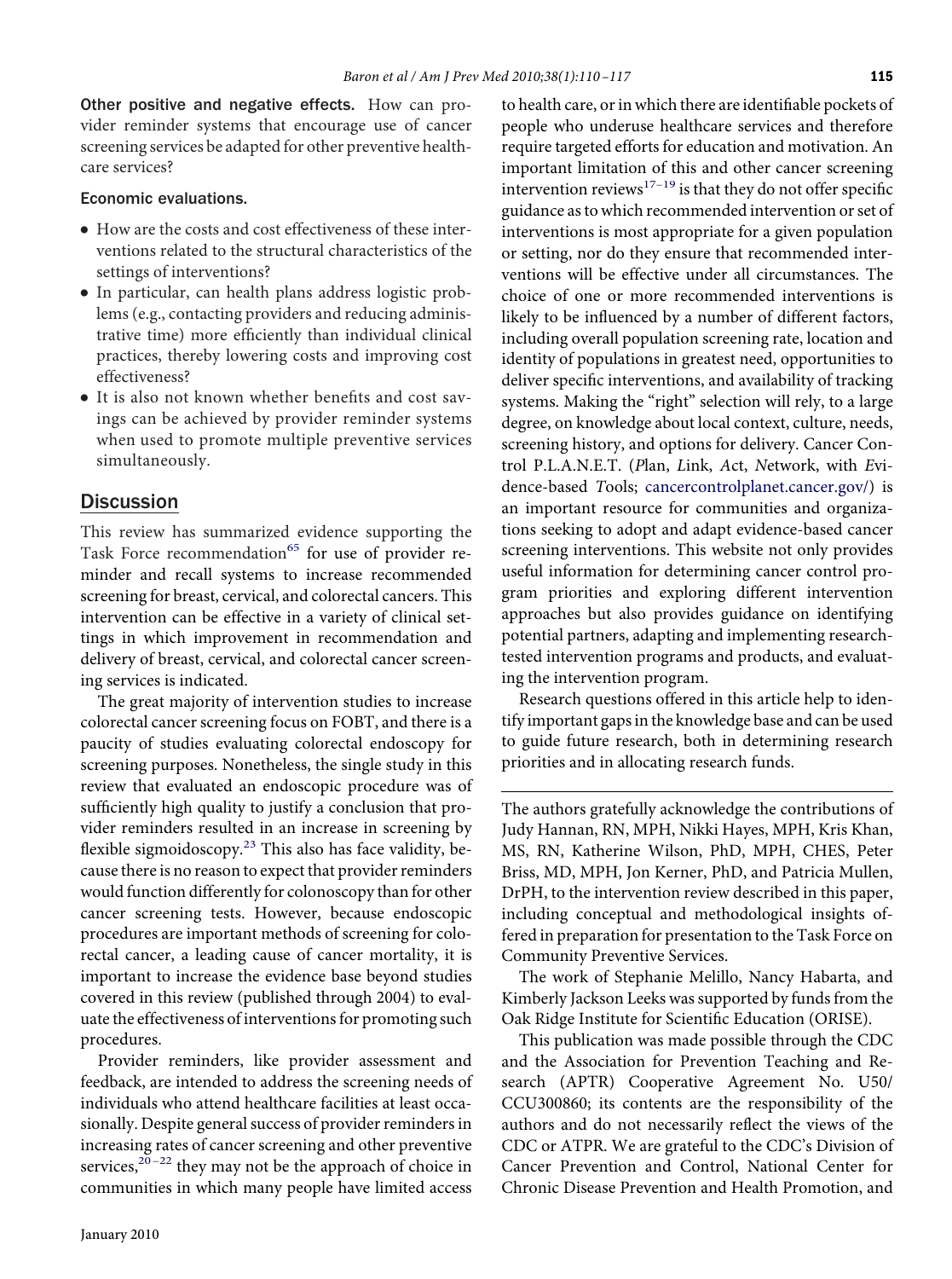<span id="page-6-0"></span>the National Cancer Institute for providing both subject matter expertise and fınancial support for this work.

No fınancial disclosures were reported by the authors of this paper.

# References

- 1. Anderson RM, Smith BL. Deaths: leading causes for 2002. Natl Vital Stat Rep 2005; 53(17):1– 89. [www.cdc.gov/nchs/data/](http://www.cdc.gov/nchs/data/nvsr/nvsr53/nvsr53_17.pdf) [nvsr/nvsr53/nvsr53\\_17.pdf.](http://www.cdc.gov/nchs/data/nvsr/nvsr53/nvsr53_17.pdf)
- 2. CDC. U.S. cancer statistics. [www.cdc.gov/cancer/npcr/uscs/](http://www.cdc.gov/cancer/npcr/uscs/index.htm) [index.htm.](http://www.cdc.gov/cancer/npcr/uscs/index.htm)
- 3. U.S. Preventive Services Task Force. Guide to clinical preventive services: cancer. [www.ahcpr.gov/clinic/cps3dix.](http://www.ahcpr.gov/clinic/cps3dix.htm%23cancer) [htm#cancer.](http://www.ahcpr.gov/clinic/cps3dix.htm%23cancer)
- 4. U.S. Preventive Services Task Force. Screening for breast cancer. [www.ahrq.gov/clinic/uspstf/uspsbrca.htm.](http://www.ahrq.gov/clinic/uspstf/uspsbrca.htm)
- 5. U.S. Preventive Services Task Force. Screening for cervical cancer. [www.ahrq.gov/clinic/uspstf/uspscerv.htm.](http://www.ahrq.gov/clinic/uspstf/uspscerv.htm)
- 6. U.S. Preventive Services Task Force. Screening for colorectal cancer. [www.ahrq.gov/clinic/uspstf/uspscolo.htm.](http://www.ahrq.gov/clinic/uspstf/uspscolo.htm)
- 7. National Cancer Policy Board, IOM. Fulfılling the potential of cancer prevention and early detection. In: Curry S, Byers T, Hewitt M, eds. Washington DC: National Academies Press, 2003.
- 8. CDC, National Center for Health Statistics. Healthy People 2010 progress review. [www.healthypeople.gov/data/2010prog/](http://www.healthypeople.gov/data/2010prog/focus03/) [focus03/.](http://www.healthypeople.gov/data/2010prog/focus03/)
- 9. Clark MA, Rakowski W, Bonacore LB. Repeat mammography: prevalence estimates and consideration for assessment. Ann Behav Med 2003;26(3):201–11.
- 10. Rakowski W, Breen N, Meissner H, et al. Prevalence and correlates of repeat mammography among women aged 55–79 in the Year 2000 National Health Interview Survey. Prev Med 2004;39(1):1–10.
- 11. Breslow RA, Rimer BK, Baron RC, et al. Introducing the Community Guide's reviews of evidence on interventions to increase screening for breast, cervical, and colorectal cancers. Am J Prev Med 2008;35(1S):14 –20.
- 12. Baron RC, Rimer BK, Coates RJ, et al. Methods for conducting systematic reviews of evidence on effectiveness and economic effıciency of interventions to increase screening for breast, cervical, and colorectal cancers. Am J Prev Med 2008;35(1S):  $26 - 33$ .
- 13. IOM. Ensuring quality cancer care. Hewitt M, Simone J, eds. Washington DC: National Academies Press, 1999.
- 14. Zapka JG, Lemon SC. Interventions for patients, providers, and healthcare organizations. Cancer 2004;101:1165– 87.
- 15. Finney Rutten LJ, Nelson DE, Meissner HI. Examination of population-wide trends in barriers to cancer screening from a diffusion of innovation perspective (1987–2000). Prev Med 2004;38:258 – 68.
- 16. Coughlin SS, Thompson T. Physician recommendation for colorectal cancer screening by race, ethnicity, and health insurance status among men and women in the U.S. 2000. Health Promot Pract 2005;6(4):369 –78.
- 17. Sabatino S, Habarta N, Baron RC, et al. Interventions to increase recommendation and delivery of screening for breast, cervical, and colorectal cancers by healthcare providers: sys-

tematic reviews of provider assessment and feedback and provider incentives. Am J Prev Med 2008;35(1S):67–74.

- 18. Baron RC, Rimer BK, Breslow RA, et al. Client-directed interventions to increase community demand for breast, cervical, and colorectal cancer screening: a systematic review. Am J Prev Med 2008;35(1S):34 –55.
- 19. Baron RC, Rimer BK, Coates RJ, et al. Client-directed interventions to increase community access to breast, cervical, and colorectal cancer screening: a systematic review. Am J Prev Med 2008;35(1S):56 – 66.
- 20. Task Force on Community Preventive Services. Recommendations regarding interventions to improve vaccination coverage in children, adolescents, and adults. Am J Prev Med 2000;18(1S):92– 6.
- 21. Task Force on Community Preventive Services. Recommendations regarding interventions to reduce tobacco use and exposure to environmental tobacco smoke. Am J Prev Med 2001;20(2S):10 –5.
- 22. Task Force on Community Preventive Services. Recommendations to improve targeted vaccination coverage among highrisk adults. Am J Prev Med 2005;28(5S):231–7.
- 23. Briss PA, Zaza S, Pappaioanou M, et al. Developing an evidence-based Guide to Community Preventive Services methods. Am J Prev Med 2000;18(1S):35– 43.
- 24. Zaza S, Wright-De Aguero LK, Briss PA, et al. Data collection instrument and procedure for systematic reviews in the Guide to Community Preventive Services. Am J Prev Med 2000; 18(1S):44–74.
- 25. Jackson N, Waters E, Guidelines for Systematic Reviews in Health Promotion and Public Health Taskforce. Criteria for the systematic review of health promotion and public health interventions. Health Promot Int 2005;20(4):367–74.
- 26. Gregorio D, Nestler E, Gould B, Paturzo D. Ongoing physician guidance to achieve periodic mammography of women at an urban health center. Conn Med 1998;62(4):221–5.
- 27. Hahn D, Berger M. Implementation of a systematic health maintenance protocol in a private practice. J Fam Pract 1990; 31:492–504.
- 28. Hueston W, Stiles M. Effects of physician prompters on longterm screening behaviours. Fam Pract Res J 1994;14:251–9.
- 29. RosserW, McDowell I, Newell C. Use of reminders for preventive procedures in family medicine. Can Med Assoc J 1991; 145(7):807–13.
- 30. Turner R, Peden J, O'Brien K. Patient-carried card prompts vs computer-generated prompts to remind private practice physicians to perform health maintenance measures. Arch Intern Med 1994;154:1957– 60.
- 31. Turner B, Day S, Borenstein B. A controlled trial to improve delivery of preventive care: physician or patient reminders? J Gen Intern Med 1989;4:403–9.
- 32. Davidson R, Fletcher S, Retchin S, Duh S. A nurse-initiated reminder system for the periodic health examination: implementation and evaluation. Arch Intern Med 1984;144: 2167–70.
- 33. Gill J, McClellan S. Improving preventive care for women: impact of performance program in a family practice offıce. Del Med J 1998;70:11-6.
- 34. Nease DE Jr, Green LA. ClinfoTracker: a generalizable prompting tool for primary care. J Am Board Fam Pract 2003;16(2):115–23.